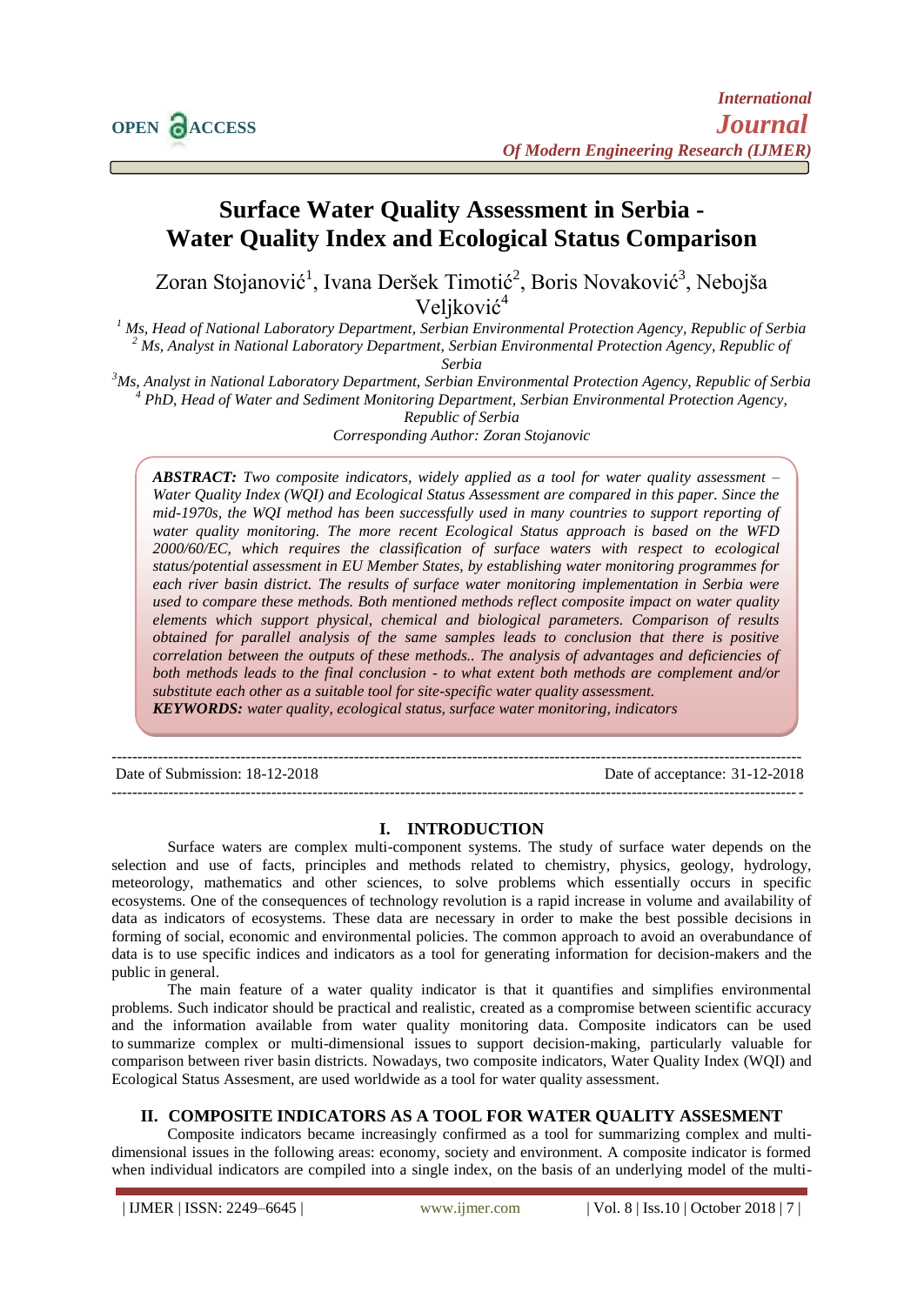dimensional concept that is being measured (OECD, Glossary of Statistical Terms). Composite indicators, as a tool for measuring multi-dimensional concepts (e.g. water quality), illustrate more comprehensive survey of a state that cannot be assessed by a single indicator.

#### **2.1. Water Quality Index assessment method**

The WQI method is based on assessment of surface water quality. The WQI method uses index numbers within the range from 0 to 100, according to the selected quality parameters (Dissolved Oxygen (DO), Biochemical Oxygen Demand (BOD<sub>5</sub>), Ammonia (NH<sub>3</sub>), pH, Total Nitrogen (TN), ortho-Phosphates (o-PO<sub>4</sub>), Suspended Solids (SS), Temperature (T), Conductivity, and Escherichia coli abundance), by determining a mutual factor that reflect water quality in general [1]. The mathematic formula of the WOI is:

# ...............................................................................(1)

The WQI index is derived by summing the individual products of water quality rating and corresponding weighting, where: WQI is the water quality index representing a number on the continuous scale from 0 to 100, n is the number of parameters,  $q_i$  is the water quality of the i-th parameter, and  $w_i$  is the weight related to the i-th parameter.

The process is repeated for n parameters (i.e.  $n = 10$ ): DO, BOD<sub>5</sub>, NH<sub>3</sub>, pH, TN, o-PO<sub>4</sub>, SS, T, Conductivity, and Escherichia coli abundance, and the WQI assessment system is provided in the Table 1.

| Tubic is culculation of weighted water quality rutings and we gis |              |        |                                      |                                |                                                  |  |  |
|-------------------------------------------------------------------|--------------|--------|--------------------------------------|--------------------------------|--------------------------------------------------|--|--|
| Parameter                                                         | Unit         | Value  | Water quality rating, q <sub>i</sub> | Weighting, $w_i$               | $q_i \times w_i$                                 |  |  |
| DO.                                                               | % saturation | 20.00  | 6                                    | 0.18                           | 1.08                                             |  |  |
| <b>BOD</b>                                                        | mg/1         | 9.00   | 15                                   | 0.15                           | 2.25                                             |  |  |
| NH <sub>3</sub>                                                   | mg/l(N)      | 12.75  | 3                                    | 0.12                           | 0.36                                             |  |  |
| pH                                                                |              | 7.50   | 99                                   | 0.09                           | 8.91                                             |  |  |
| <b>TON</b>                                                        | mg/l(N)      | 0.35   | 95                                   | 0.08                           | 7.60                                             |  |  |
| $PO4$ (ortho)                                                     | mg/l(P)      | 0.03   | 94                                   | 0.08                           | 7.52                                             |  |  |
| <b>SS</b>                                                         | mg/1         | 28.00  | 53                                   | 0.07                           | 3.71                                             |  |  |
| T                                                                 | °C           | 8.50   | 99                                   | 0.05                           | 4.95                                             |  |  |
| Conductivity                                                      | $\mu$ S/cm   | 540.00 | 24                                   | 0.06                           | 1.44                                             |  |  |
| E. coli                                                           | no./100ml    | 5000   | 77                                   | 0.12                           | 9.24                                             |  |  |
|                                                                   |              |        |                                      | $\Sigma$ w <sub>i</sub> = 1.00 | $\Sigma$ q <sub>i</sub> × w <sub>i</sub> = 47.06 |  |  |

**Table 1. Calculation of weighted water quality ratings and WQIs**

Accordnig to the WQI method, the products of water quality ratings and weighting are summed; e.g. at  $i = 2$ , we have an input BOD<sub>5</sub> value of 9 mg/l and the corresponding rating  $q_i$  of 15 is obtained from the BOD<sub>5</sub> curve (Fig. 1). By multiplying this value, by the weighting factor  $w_2$  of 0.15, the weighted water quality rating becomes 2.25. The weighted WQI =  $\sum q_i x w_i = 47.06$ . The water quality data are obtained and transferred to weighted curve chart, from which a product of  $q_i$  x  $w_i$  is calculated.



**Figure 1: Water quality rating curve of Biochemical Oxygen Demand (BOD5)**

Following the WQI approach, the Serbian Environmental Protection Agency (SEPA) developed the Serbian Water Quality Index (SWQI), applied in the national environmental legislation and used to report to the public, professionals and policy decision-makers [2, 3]. On the national level, the WQI method has been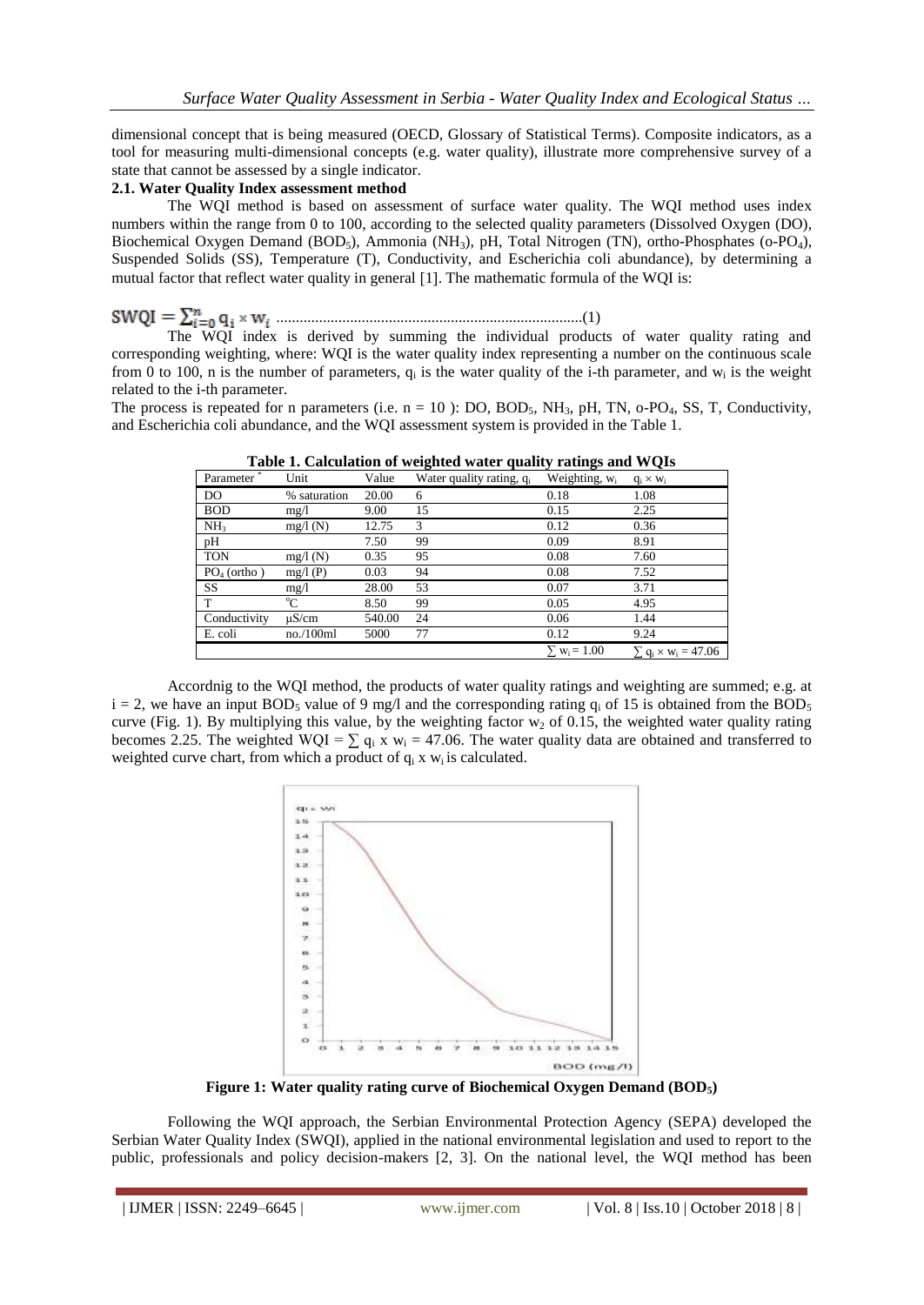modified to compare water quality indicators according to the national classification (surface water quality assessment system using five-class scale based on threshold values – Maximum Contaminant Levels (MCLs)), [4] (Table 2).

| Table 2: Calculation of SWQI according to Maximum Contaminant Levels (MCLs) |  |
|-----------------------------------------------------------------------------|--|
|-----------------------------------------------------------------------------|--|

| Parameter                  | Max. value | <b>MCL</b>     | MCL.                 | MCL                  | MCL                    |
|----------------------------|------------|----------------|----------------------|----------------------|------------------------|
| (unit of measure)          | qi x wi    | Class I        | Class II             | Class III            | Class IV               |
| Dissolved Oxygen (%)       | 18         | 90-105         | 75-90                | 50-75                | $30 - 50$              |
|                            |            |                | 105-115              | 115-125              | 125-130                |
| $BOD_5$ (mg/l)             | 15         | $\overline{c}$ | 4                    | 7                    | 20                     |
| Ammonia (mg/l)             | 12         | 0.1            | 0.1                  | $0.5^{\circ}$        | 0.5                    |
| pΗ                         | 9          | $6.8 - 8.5$    | $6.8 - 8.5$          | $6-9$                | $6-9$                  |
| Total Nitrogen (mg/l)      | 8          | 10.05          | 10.05                | 15.5                 | 15.5                   |
| ortho-Phosphates (mg/l)    | 8          | 0.005          | 0.01                 | 0.01                 | 0.01                   |
| Suspended Solids (mg/l)    | 7          | 10             | 30                   | 80                   | 100                    |
| Temperature $(^{\circ}C)$  | 5          |                |                      |                      |                        |
| Conductivity ( $\mu$ S/cm) | 6          |                |                      |                      |                        |
| E. coli (MPN per 1000 ml)  | 12         | 2,000          | 100,000              | 200,000              | 200,000                |
| $\sum (q_i x w_i) = SWQI$  | 100        | $85 - 84$      | 69 - 71<br>$74 - 71$ | 44 - 48<br>$56 - 52$ | $35 - 36$<br>$51 - 46$ |

The following values represent five-scale classification, based on the SWQI descriptors:  $0 - 38$  very bad,  $39 - 71$  bad,  $72 - 83$  good,  $84 - 89$  very good, and  $90 - 100$  excellent (Table 2). The I-IV classification of waters was used as the input threshold parameter for quantitative definition of the SWQI indicators over the entire range (0 to 100 index points) (Table 3).

| Serbian Water<br>Quality Index | Numerical indicator | $\tilde{\phantom{a}}$<br>Descriptor | Colour |  |
|--------------------------------|---------------------|-------------------------------------|--------|--|
|                                | $100 - 90$          | Excellent                           |        |  |
|                                | $84 - 89$           | Very good                           |        |  |
|                                | $72 - 83$           | Good                                |        |  |
|                                | $39 - 71$           | Bad                                 |        |  |
|                                | $0 - 38$            | Very bad                            |        |  |

The SWQI method classifies the surface water quality according to its purpose as well as a degree of cleanness:

- a) Excellent natural waters, after filtration and disinfection, can be used for municipal water supply and for food industry, and surface waters also to farm noble fish species (Salmonidae);
- b) Very Good and Good natural waters, can be used for bathing, recreation, water sports, farming of other fish species (Cyprinidae), and those which after treatment by contemporary methods can be used for drinking water supply and for food industry;
- c) Bad waters that can be used for irrigation and, after treatment by contemporary methods, also by industries, except for food industry;
- d) Very Bad waters which quality has an negative impact on the environment, only can be used after treatment using special methods.

A water quality according to the SWQI method can be assessed online using web application [5].

#### **2.2. Ecological Status assessment method**

In response to increasing threats to which aquatic systems are exposed, the European Union has established the WFD 2000/60/EC as well as several "daughter" directives, representing the first example of legislative framework for the protection of all water resources in Europe [6]. The main goal of the WFD is to enable long-term sustainable management of water resources based on a "high level" of protection of all surface waters, by achieving "good status" of surface water body, which means that both ecological and chemical status have been assessed as at least as "good". A "surface water body" is a discrete and separately considered stretch of surface water, such as a lake, reservoir, stream, river or canal, part of a stream, river or canal, or brackish water.

The water quality elements used to assess the ecological status/potential in each surface water category (rivers, lakes, brackish (transitional) and coastal waters) have been divided into three groups: (1) biological elements; (2) hydromorphological elements supporting the biological elements; and (3) physico-chemical and chemical elements supporting the biological elements. The physico-chemical and chemical elements that support the biological elements include: general physico-chemical elements of water quality and specific non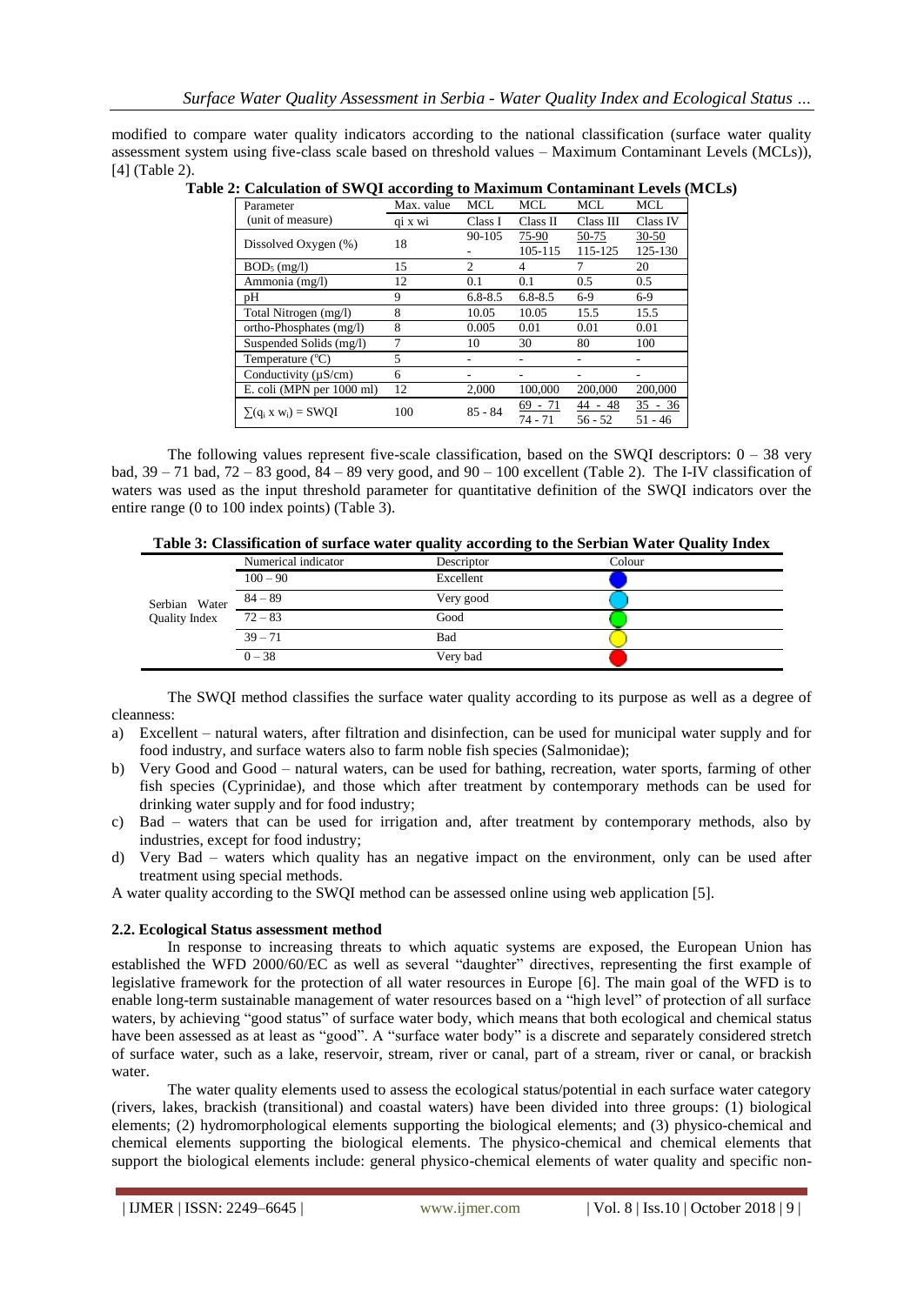priority pollutants discharged in significant quantities into a water body [7]. The relationships between biological, physico-chemical, chemical and hydromorphological elements of water quality are shown in Fig. 2, [8].



#### **Figure 2. Relationships between biological, physico-chemical and hydromorphological elements of water quality in ecological status assessment**

Besides ecological status assessment, the chemical status is assessed to determine the status of a water body, applying Environmental Quality Standards (EQS). The chemical status of surface waters is established in respect to threshold values of priority substances and priority hazardous substances. The EQS Directive (2008), also known as Annex X to the WFD, sets out maximum contaminant levels and average annual concentrations of priority substances and priority hazardous substances. The chemical status of a water body can be assessed as "good" if the proposed criteria are not exceeded. Additional contaminants were specified in the EQS Directive [9]. The chemical status of a water body is assessed as "achieved good status", if the threshold of the specified substances is not exceeded, or as "failing to achieve good status", if at least one of the specified threshold values is exceeded.

All of mentioned quality elements for the classification of surface waters, proposed in the WFD 2000/60/EC, constitute a tool for evaluating progress towards the achievement of the main goal laid down in Article 4 of the WFD – "good status of water". Based on threshold values of the quality elements, surface waters characterized by good status (according to the classification includes high and good ecological status) ensure proper conditions for the ecosystem function, fish protection (salmonids and cyprinids) and can be used for the following purposes: drinking water supply after treatment by filtration and disinfection, bathing and recreation, irrigation, and industrial purposes (process and cooling water).

The characterization of the class corresponding to "moderate ecological status" is provided on the basis of threshold values of quality elements, in terms of the conditions for life and fish protection (cyprinids) and can be used for: drinking water supply after treatment by coagulation, flocculation, filtration and disinfection, irrigation, and industrial purposes (process and cooling water). Surface waters which ecological status is "poor" can be used for drinking water supply combining the previously-mentioned treatments and advanced treatment methods, irrigation, and industrial purposes (process and cooling water). Surface waters with "bad ecological status" cannot be used for any purpose.

#### **III. DATA ANALYSIS**

Surface water quality data are based on monitoring programme, implemented by the Serbian Environmental Protection Agency, according to the appropriate national regulations adopted by the Serbian government. Water monitoring is carried out with monthly frequency including in total of 80 monitoring points (Fig. 3). The first surface water quality monitoring programme in Serbia harmonized with the WFD 2000/60/EC was launched in 2012.

In that respect, the set of parameters from the surface water monitoring programme, which includes general physico-chemical parameters, specific pollutants and biological quality elements (BQE), provides a comprehensive and integrated overview of surface water quality in a river basin district, as well as the fulfilment of criteria for a comparative quality assessment according to the SWQI and Ecological Status Assessment methods.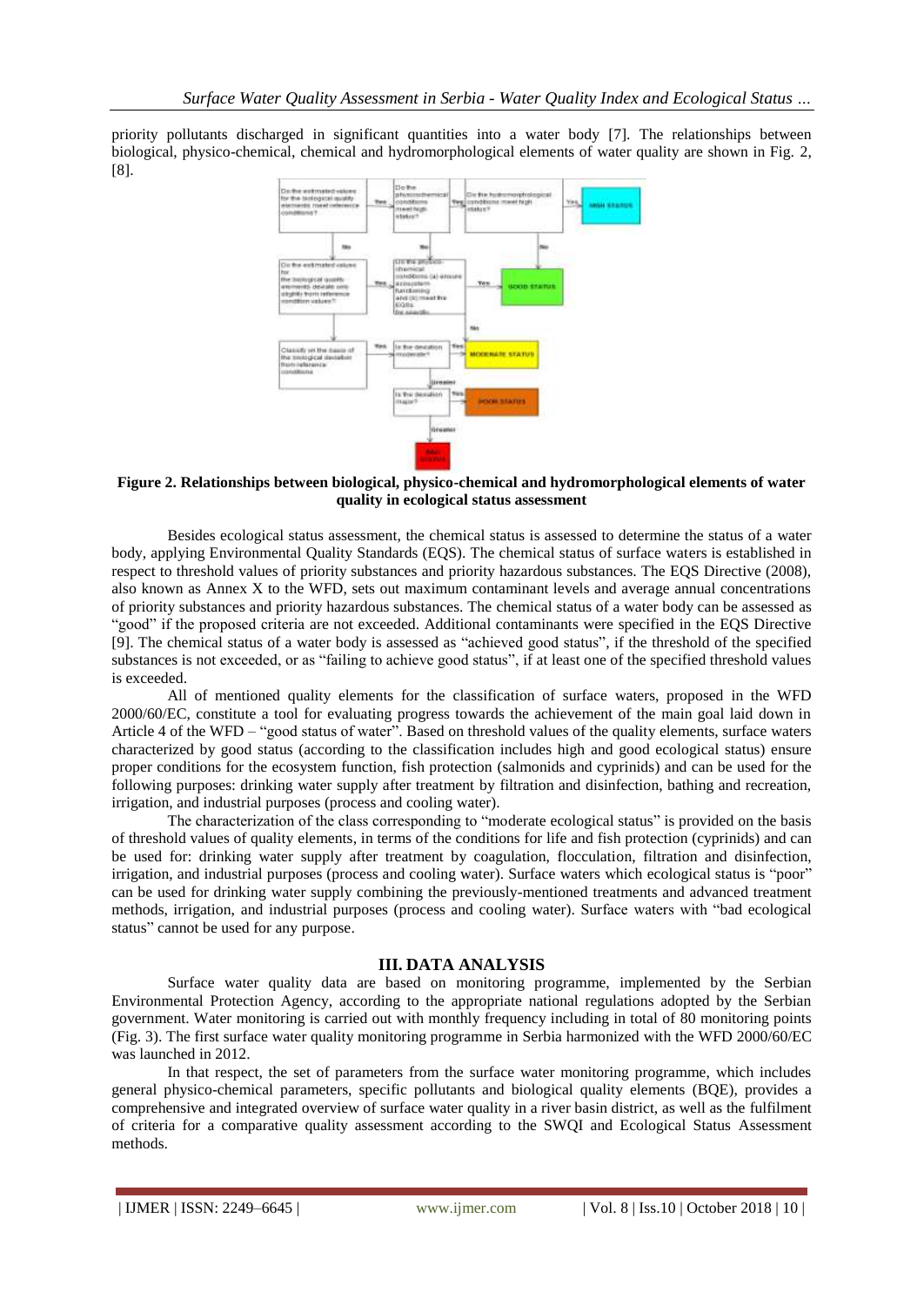

**Figure 3. Surface water quality monitoring stations in Serbia in 2012**

# **IV. RESULTS ON WATER QUALITY ASSESSMENT OF RIVER BASINS**

The analyse of all water samples based on the SWQI method for the 2012-2016 period, primarily provided a snapshot of the physico-chemical quality of the rivers in the river basin districts (Fig. 4), [10, 11]. The Sava River Basin District is characterized by high water quality (with 96% of excellent, very good and good water quality, 4% of bad, and without samples in the very bad category), followed by the Morava River Basin District (where 9% of the samples are in category of bad and without samples in the very bad category). The worst water quality was assessed in the Danube River Basin District, where 19% of the samples were in the bad and very bad categories. The results of the ecological status of surface waters differ from those obtained by the SWQI method. Ecological Status Assesment method takes into account the functioning of aquatic ecosystems by determining the relationships between the biological, physico-chemical, chemical and hydromorphological quality elements.



In view of the main goal of the WFD (to achieve at least a "good status"), the Sava, Danube and Morava River Basin Districts can be ranked as follows: the ecological status of 10% of the samples from rivers in the Sava RBD was "good", the ecological status of 7% of the samples from the Morava RBD was "good", and without samples from the Danube RBD which ecological status assessed as "good" (Fig. 5), [12, 13].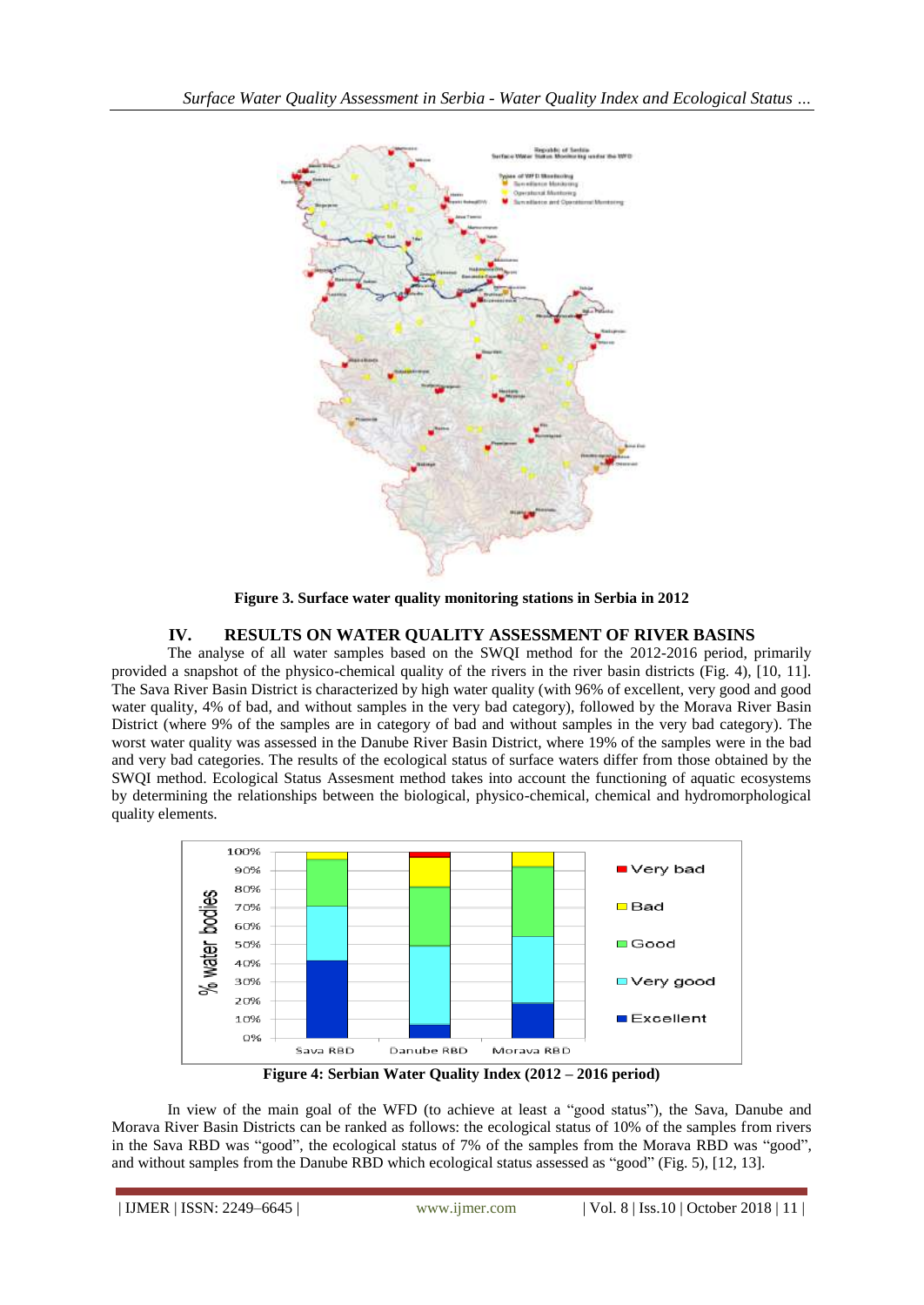Based on the definition of good ecological status, the rivers in the Sava RBD shows the best water quality. More than any other RBD, the threshold values of the quality elements in the Sava RBD ensure conditions for the functioning of ecosystems, life and fish protection (salmonids and cyprinids), and the water can be used for drinking water supply, after treatment by filtration and disinfection, bathing and recreation, irrigation, and industrial purposes (process and cooling water). The lack of samples with good ecological status, the presence of 18% of the samples with bad and 28% of the samples in poor status were from the Danube RBD. The rivers in that district is with the poorest water quality in Serbia and cannot be used for any purpose.



Although WQI and Ecological Status Assessment approaches use different parameters, comparison of resulting status for the same water bodies obtained both by WQI and Ecological Status Assessment leads to conclusion that both approaches are in good correlation in general. Comparison of results obtained by analysis of the same samples of three different RBD by the both WQI and Ecological Status Assessment in four - years period are shown in Figures 4 and 5.

Graphic comparison of calculated SWQI and ES based on same data-set (same sampling stations in 2012-2016 period) for same rivers show interesting correlation – obtained water quality follow each other, but ES in all cases shows one water quality category lower than SWQI. The reason for that is higher percent of biological quality elements involved in calculation of ES. Biological quality elements (living organism in aquatic ecosystems) represent basis for ecological classification of waters, while some of physico-chemical parameters are primarily relevant for current and short-term pollution. On the other hand, living forms of aquatic ecosystems, due to their ability to accumulate pollutants, are best indicators of long-term pollution.

# **V. DISCUSSION – CHARACTERISTICS OF WATER QUALITY INDEX AND ECOLOGICAL STATUS ASSESSMENT**

The common feature of the WQI and Ecological Status Assessment indicators is that they reflect the composite influence of different parameters (physical, chemical, biochemical), which are important for the ecological assessment and water quality management. They describe the suitability of surface water source for human consumption.

A deficiency identified by all critics of such an approach is that it represents the general water quality and that information on single variables is lost when the composite indicator (numerical or descriptive) is generated. Also, not all health risks can be analyzed for the definitive assessment of water quality without taking into account all of the microbiological and chemical pollution indicators.

Separately, the WQI and Ecological Status Assessment have different advantages and disadvantages, which could clearly be identified in the analysis conducted as a part of this research on the basis of river basin monitoring in Serbia (Figs. 4 and 5). The advantage of WQI is that is aggregates water quality data into a single index, simply to understand and easy to apply. This feature has contributed to widespread application and development of this method with different quality variables. Thus SWQI, apart from being used for national reporting, including its classification of quality levels, has been accepted for national environmental status reporting in neighbouring country (Montenegro) [14, 15]. The experience of the Serbian Environmental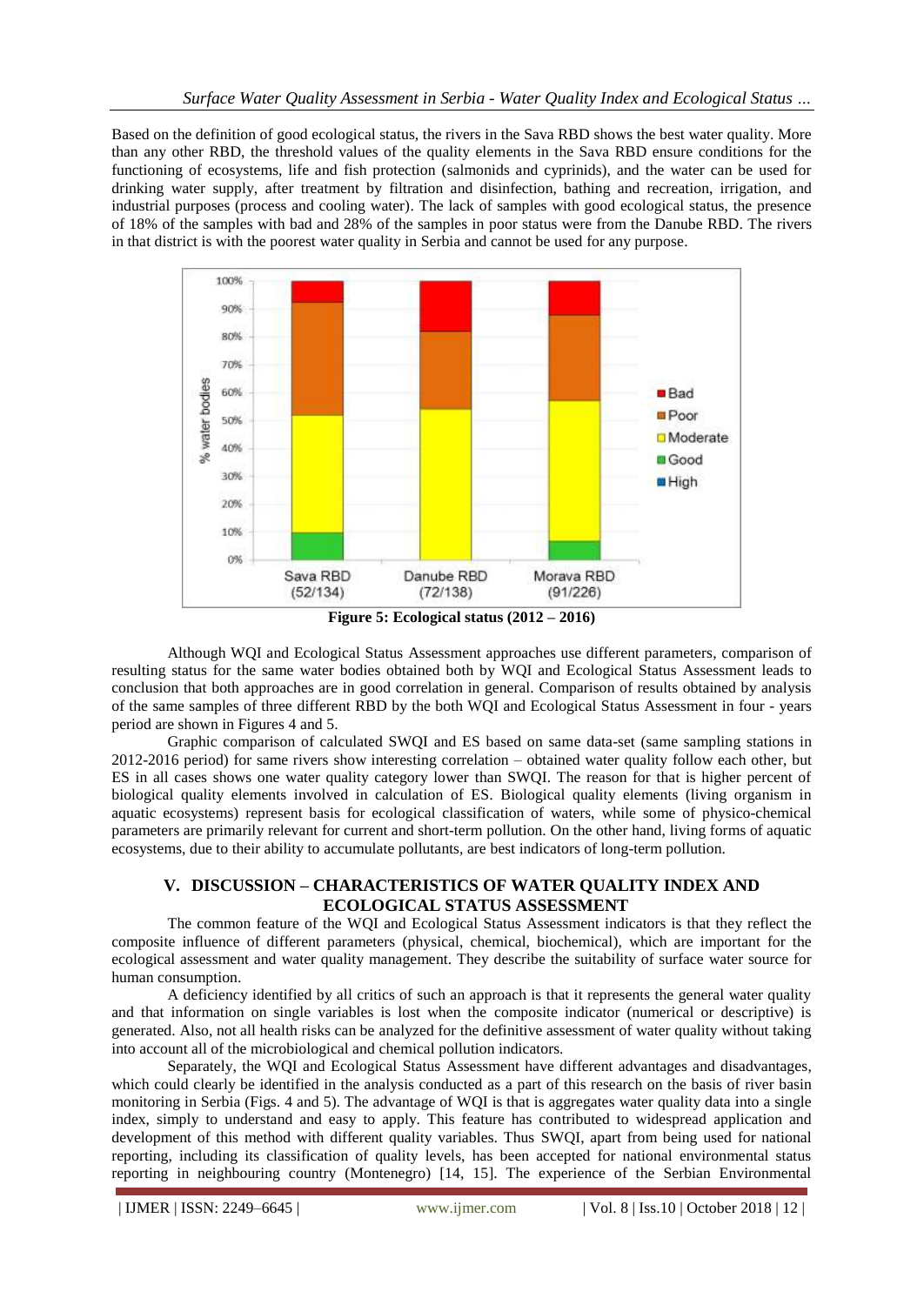Protection Agency with regard to the application of this method and reporting is that SWQI is a clear and intelligible surface water quality evaluation tool for managers and professionals.

The advantage of the Ecological Status Assessment method is its adaptability to different legal requirements and different water use. The deficiency is a lack of information about the objectives specific to each location and particular water use. The WFD established the Ecological Status Assessment method for water quality monitoring in the European Union. Its main objective is achieving a "good status" of all surface waters. With regard to water management, monitoring of physico-chemical, chemical and biological indicators is the main starting point for evaluating the effectiveness of the water pollution control policy in Serbia. Hence, informed policy decisions are associated with the reliability of the quality monitoring programme, which implementation results in water quality assessments applying the WQI and Ecological Status Assessment approaches.

The results of surface water quality monitoring are the framework that provides information about the interactions between human activity and water resources. The interactions are represented by the DPSIR (Driving Force – Pressure – State – Impact – Response) framework, which reflects all causal relationships [16]. The results of surface water quality assessment correspond to this framework (Fig. 6). Thus the Driving Force is human activity that impacts the environment (e.g. population growth, manufacturing) and Pressure is the direct consequence of such activity (e.g. amounts of wastewater discharged by the sewage system). On the other hand, State indicates the current status of the environment (e.g. recipient quality as a result of wastewater discharges, physico-chemical and biological indicators), while Impact is the consequence of the pressure on the environment (e.g. dead fish). The indicators of social Response describe the measures or investments and other reactions to changes in environmental status (e.g. proportions of treated or recycled wastewaters).



**Figure 6. Causal relationship between human activity and water resources - surface water quality assessment**

An important component of water management policy planning and implementation is founded upon information supply, consultation and involvement of the public, including users. In order to ensure the participation of the general public in the establishment and updating of river basin management plans, appropriate information needs to be provided about planned measures and progress of implementation [17]. In this regard, the main indicators are the results of surface water quality assessment based on the WQI and Ecological Status Assessment method.

#### **VI. CONCLUSIONS**

From the present study of two water quality indicators – Water Quality Index (WQI) and Ecological Status Assessment, it was concluded that their purpose has been fulfilled as they assign a single value to the water quality of a source, by reducing a large number of parameters to a simple expression that results in easy interpretation of water quality monitoring data. Still, composite indices – the WQI and Ecological Status Assessment can be useful for summarising data and information for decision-makers and may be particularly valuable for comparison between countries.

The advantage and main feature of the Ecological Status Assessment approach is that it takes into account changes in concentrations of chemical pollutants, the biological quality elements (BQE), and the hydromorphology of a certain location (water body). However, the complex interactions among the variables, which reflect site-specific conditions, physico-chemical water quality and biological quality elements, pose a risk of "bias" in the final evaluation because the method "covers" chemical and/or "emphasises" the importance of biological quality elements. The advantage of the WQI is that it considers all physico-chemical and microbiological water quality variables equally important, such that their weights  $(w_i)$  affect the overall quality